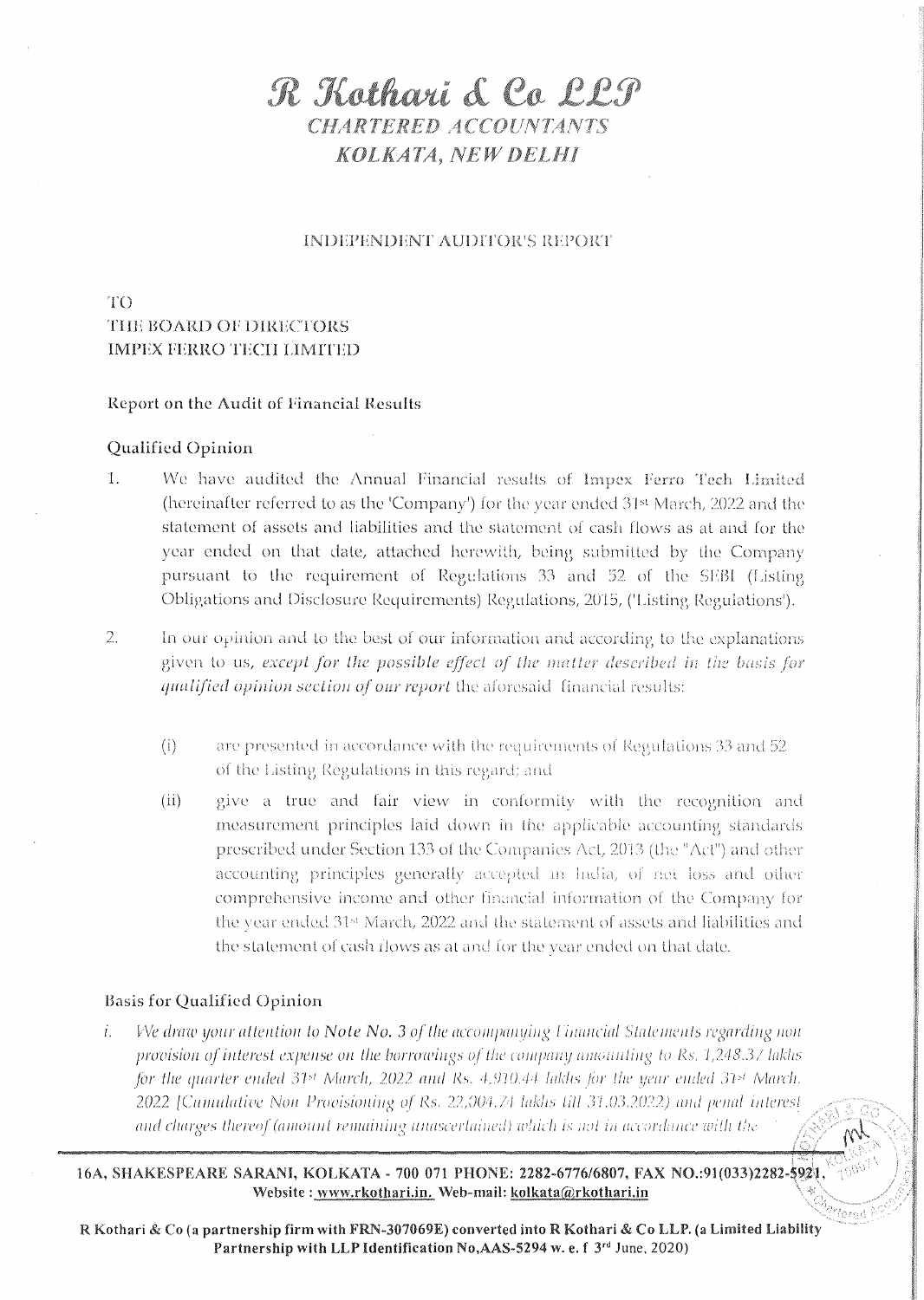requirements of Ind AS 23: Borrowing Costs read with Ind AS 109: Financial Instruments. Further, In view of pending finalization of the restructuring plan with Rare Asset Reconstruction Limited, the financial impact if any pursuant to assignment agreement remain unascertained and not been provided for in the financial results which might have consequential impact on the reported figures of this quarter and year as well as earlier periods.

Had the aforesaid interest expense been recognized, the finance cost for the quarter ended  $31st$ March, 2022 would have been Rs.1,252.00 lakhs instead of Rs. 3.63 lakhs and finance cost for the year ended 31st March, 2022 would have been Rs. 4,923.68 lakhs instead of reported amount of Rs.13.24 lakhs. The total expenses for the quarter and year ended 31st March, 2022 would have been Rs. 14,204.64 lakhs and Rs. 37,028.63 lakhs instead of Rs. 12,956.27 lakhs and Rs. 32,118.19 lakhs respectively. The Net Profit/ (Loss) after tax for the quarter and year ended 31st March, 2022 would have been Rs. (2,656.35 lakhs) and (Rs. 6,586.65 lakhs) instead of Rs. (1,407.98 lakhs) and (Rs. 1,676.21 lakhs) respectively. Total comprehensive Profit / (Loss) for the quarter and year ended 31st March, 2022 would have been (Rs. 2,679.97 lakhs) and (Rs. 6,554.06 laklis) instead of reported amount of Rs. (1,431.60 laklis) and (Rs. 1,643.62 laklis) respectively. Other equity as on 31st March, 2022 would have been Rs. (55,256.44 lakhs) instead of reported amount of Rs. (33251.70 lakhs) and current financial Liability as on 31st March, 2022 would have been Rs. 22,020.79 lakhs instead of reported amount of Rs. 16.05 lakhs. The above reported interest has been calculated using Simple Interest rate.

We conducted our audit of the Financial Results in accordance with the Standards on Auditing (SAs) specified under section 143(10) of the Act. Our responsibilities under those Standards are further described in the Auditor's Responsibilities for the Audit of the Financial Results section of our report. We are independent of the Company in accordance with the Code of Ethics issued by the Institute of Chartered Accountants of India (ICAI) together with the independence requirements that are relevant to our audit of the Financial Results under the provisions of the Act and the Rules made there under, and we have fulfilled our other ethical responsibilities in accordance with these requirements and the ICAI's Code of Ethics. We believe that the audit evidence we have obtained is sufficient and appropriate to provide a basis for our opinion on the Financial Results.

#### Material Uncertainty Related to Going Concern

We draw your attention to Note No. 4 of the financial results regarding preparation of the financial statements on going concern basis, for the reason mentioned therein. The company has accumulated losses during the quarter and year ended 31st March, 2022. As on date the company's current liabilities are substantially higher than its current assets and net worth has also been fully eroded. These conditions indicate the existence of a material uncertainty that may cast significant doubt on the company's ability to continue as going concern. The appropriateness of assumption of going concern is critically dependent upon market scenario, the debt resolution of the company, the company's ability to raise requisite finance, generation of cash flows in future to meet its obligation and to earn profit in future. Our opinion is not modified in respect of this matter.

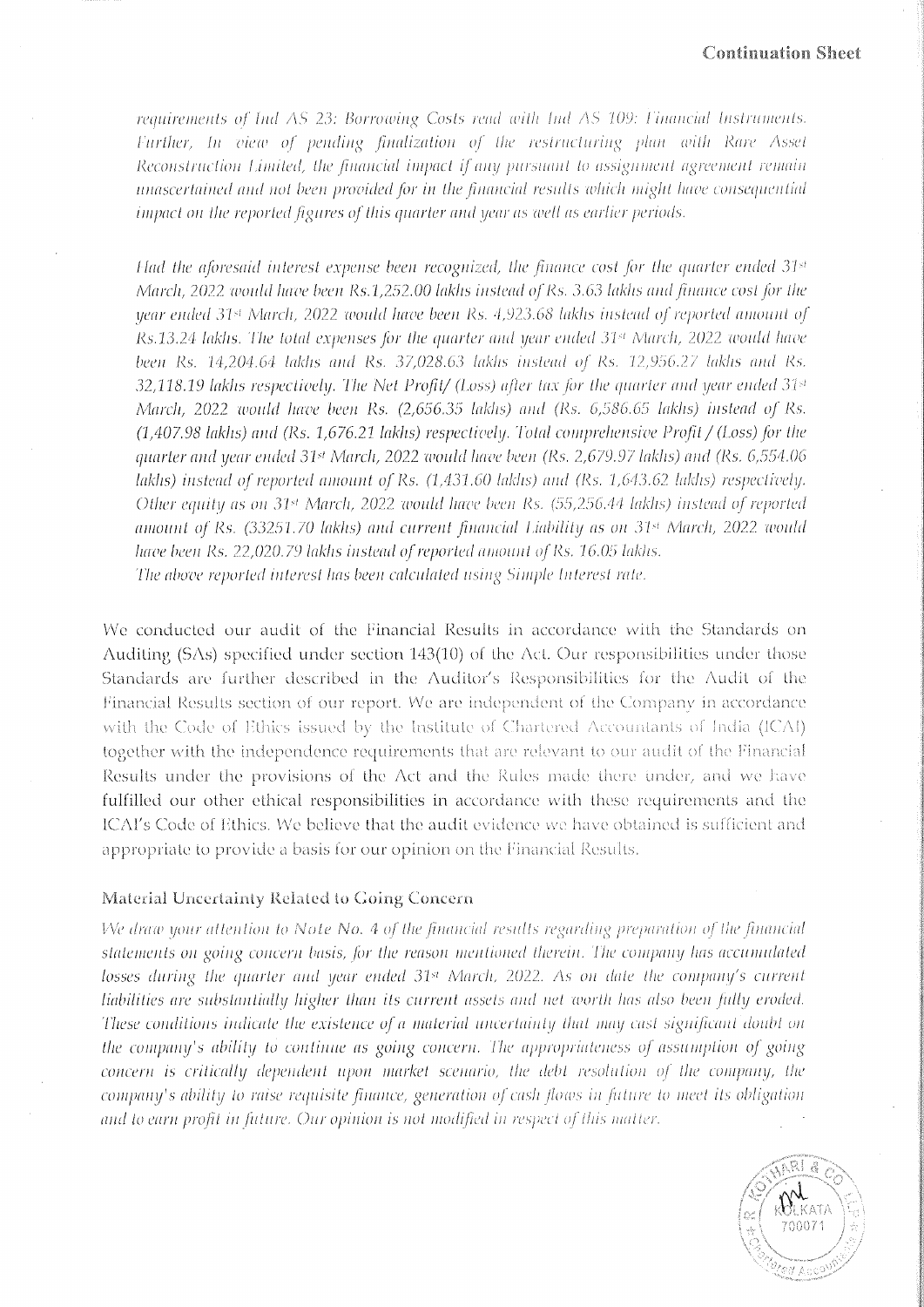#### **Emphasis of Matter**

- As per order dated 8<sup>th</sup> October, 2021 of the Honourable High Court, Kolkata, an amount i. of Rs. 5,161.21 lakhs is payable to Damodar Vally Corporation (DVC) towards non payment of electricity bills [including Arrear & Delayed Payment Surcharge (DPS)] for the period prior to February, 2016. As referred in Note 5 to the financial results, the company has already provided liability amounting to Rs. 2,895.95 lakhs for the aforesaid period which remain unpaid. Accordingly, differential liability of Rs. 2,265.26 lakhs has been provided as electricity expenses and disclosed under Exceptional Items during the current financial year 2021-22.
- $ii.$ The company has not deposited undisputed statutory dues to appropriate authority in time and deposit was delayed. Undisputed Statutory dues amounting to Rs. 486.63 lakhs was in arrears as at 31<sup>st</sup> March, 2022 for a period of more than six months.
- iii. As referred in Note No 7 of the Financial Results, "Trade Receivables", "Trade payables", "Advances from Customer", "Advances Recoverable In Cash or Kind" and "Advance to Suppliers and Other Parties" etc includes balances remaining outstanding for a substantial period. The balances are subject to confirmation/reconciliation. The reported Financials might have consequential impact which remains unascertained.

Our opinion is not modified in respect of this matter.

#### Responsibility of the Management for the Financial Results

These quarterly financial results as well as the year to date financial results have been prepared on the basis of the financial statements. The Company's Board of Directors are responsible for the preparation of these financial results that give a true and fair view of the net loss and other comprehensive loss and other financial information in accordance with the accounting principles generally accepted in India and in compliance with Regulation 33 of the Listing Regulations. This responsibility also includes maintenance of adequate accounting records in accordance with the provisions of the Act for safeguarding the assets of the Company and for preventing and detecting frauds and other irregularities; selection and application of appropriate accounting policies; making judgments and estimates that are reasonable and prudent; and design, implementation and maintenance of adequate internal financial controls, that were operating effectively for ensuring the accuracy and completeness of the accounting records, relevant to the preparation and presentation of the financial results that give a true and fair view and are free from material misstatement, whether due to fraud or error. In preparing the financial results, the Board of Directors are responsible for assessing the Company's ability to continue as a going concern, disclosing, as applicable, matters related to going concern and using the going concern basis of accounting unless the Board of Directors either intends to liquidate the Company or to cease operations, or has no realistic alternative but to do so. The Board of Directors are also responsible for overseeing the Company's financial reporting process.

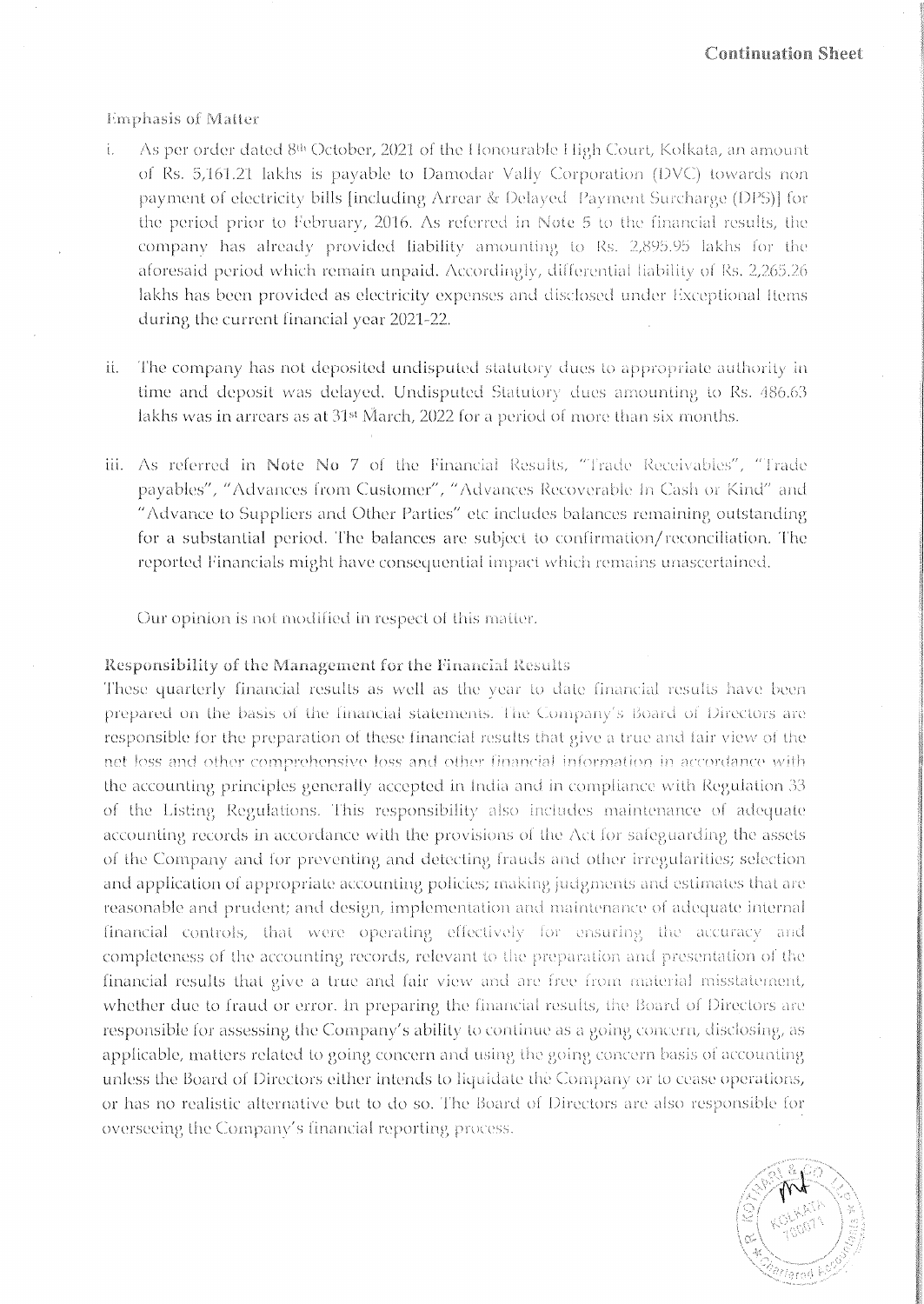## Auditor's Responsibilities for the Audit of the Financial Results

Our objectives are to obtain reasonable assurance about whether the Financial Results as a whole are free from material misstatement, whether due to fraud or error, and to issue an Auditor's Report that includes our opinion. Reasonable assurance is a high level of assurance, but is not a guarantee that an audit conducted in accordance with SAs will always detect a material misstatement when it exists. Misstatements can arise from fraud or error and are considered material if, individually or in the aggregate, they could reasonably be expected to influence the economic decisions of users taken on the basis of these Financial Results.

As part of an audit in accordance with SAs, we exercise professional judgment and maintain professional scepticism throughout the audit. We also:

- Identify and assess the risks of the material misstatement of the Financial Result, whether due to fraud or error, design and perform audit procedures responsive to those risks, and obtain audit evidence that is sufficient and appropriate to provide a basis for our opinion. The risk of not detecting a material misstatement resulting from fraud is higher than for one resulting from error, as fraud may involve collusion, forgery, intentional omissions, misrepresentations, or the override of internal control.
- Obtain an understanding of internal control relevant to the audit in order to design audit procedures that are appropriate in the circumstances, but not for the purpose of expressing an opinion on the effectiveness of the Company's internal controls;
- Evaluate the appropriateness of accounting policies used and the reasonableness of accounting estimates and related disclosures made by the management.
- Conclude on the appropriateness of management's use of the going concern basis of accounting and based on the audit evidence obtained, whether a material uncertainty exists related to events or conditions that may cast significant doubt on the Company's ability to continue as a going concern. If we conclude that a material uncertainty exists, we are required to draw attention in our auditor's report to the related disclosures in the Financial Results or, if such disclosures are inadequate, to modify our opinion. Our conclusions are based on the audit evidence obtained up to the date of our Auditor's report. However, future events or conditions may cause the Company to cease to continue as a going concern.
- Evaluate the overall presentation, structure and content of the Financial Results, including the disclosures, and whether the Financial Results represent the underlying transactions and events in a manner that achieves fair presentation.

We communicate with those charged with governance regarding, among other matters, the planned scope and timing of the audit and significant audit findings, including any significant deficiencies in internal control that we identify during our audit.

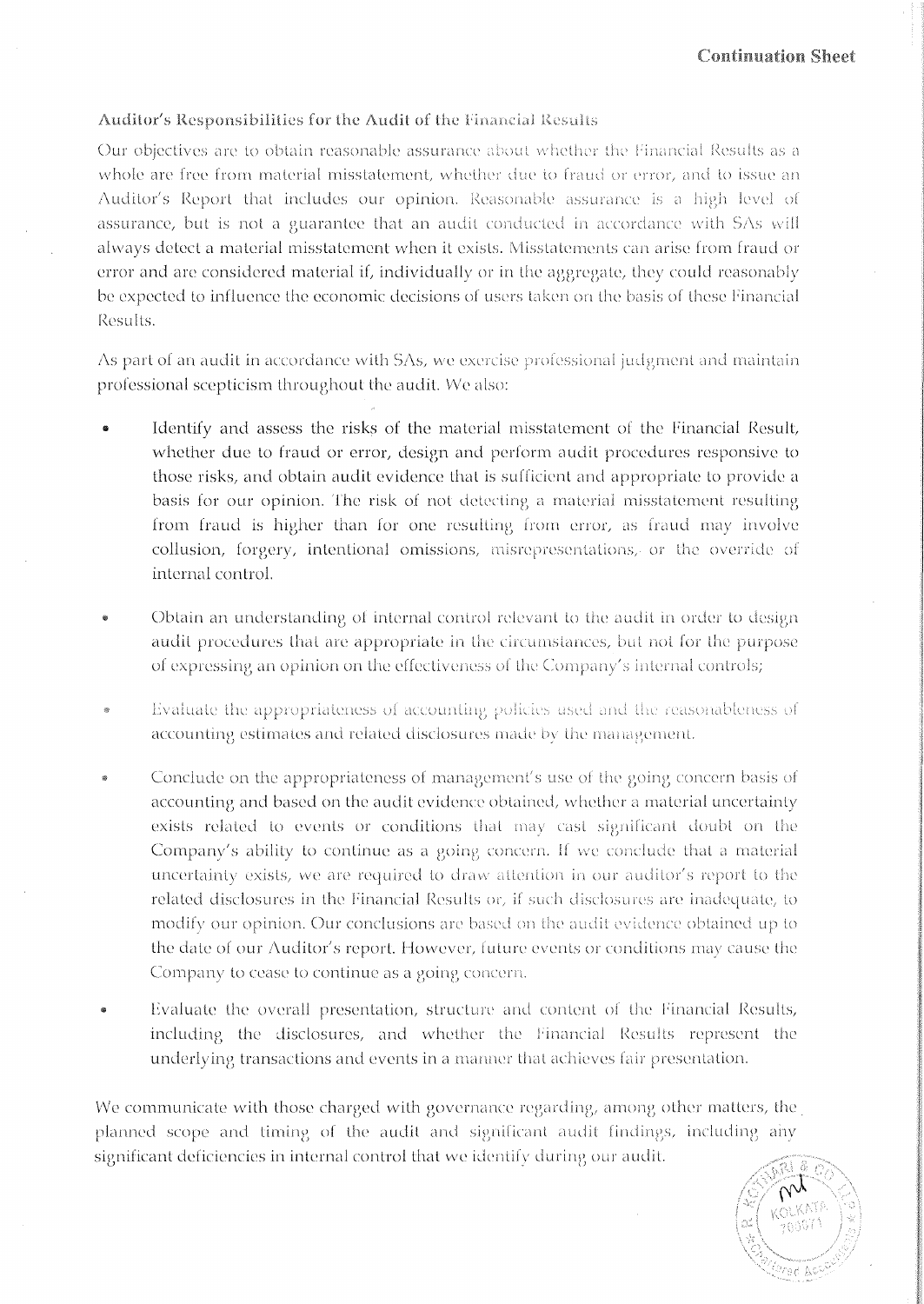We also provide those charged with governance with a statement that we have complied with relevant ethical requirements regarding independence, and to communicate with them all relationships and other matters that may reasonably be thought to bear on our independence, and where applicable, related safeguards.

## Other Matter

The annual financial results include the results for the quarter ended 31st March, 2022 being the balancing figure between audited figures in respect of the full financial year and the published unaudited figures up to the third quarter of the current financial year which were subject to limited review by us.

Place: Kolkata Date: 30th May, 2022 UDIN: 22064308AJYCGL6715 For R Kothari & Co LLP **Chartered Accountants** FRN: 307069E/ E300266  $\n *q*$ hi

Manoj Kumar Sethia Partner Membership No: 064308

ing at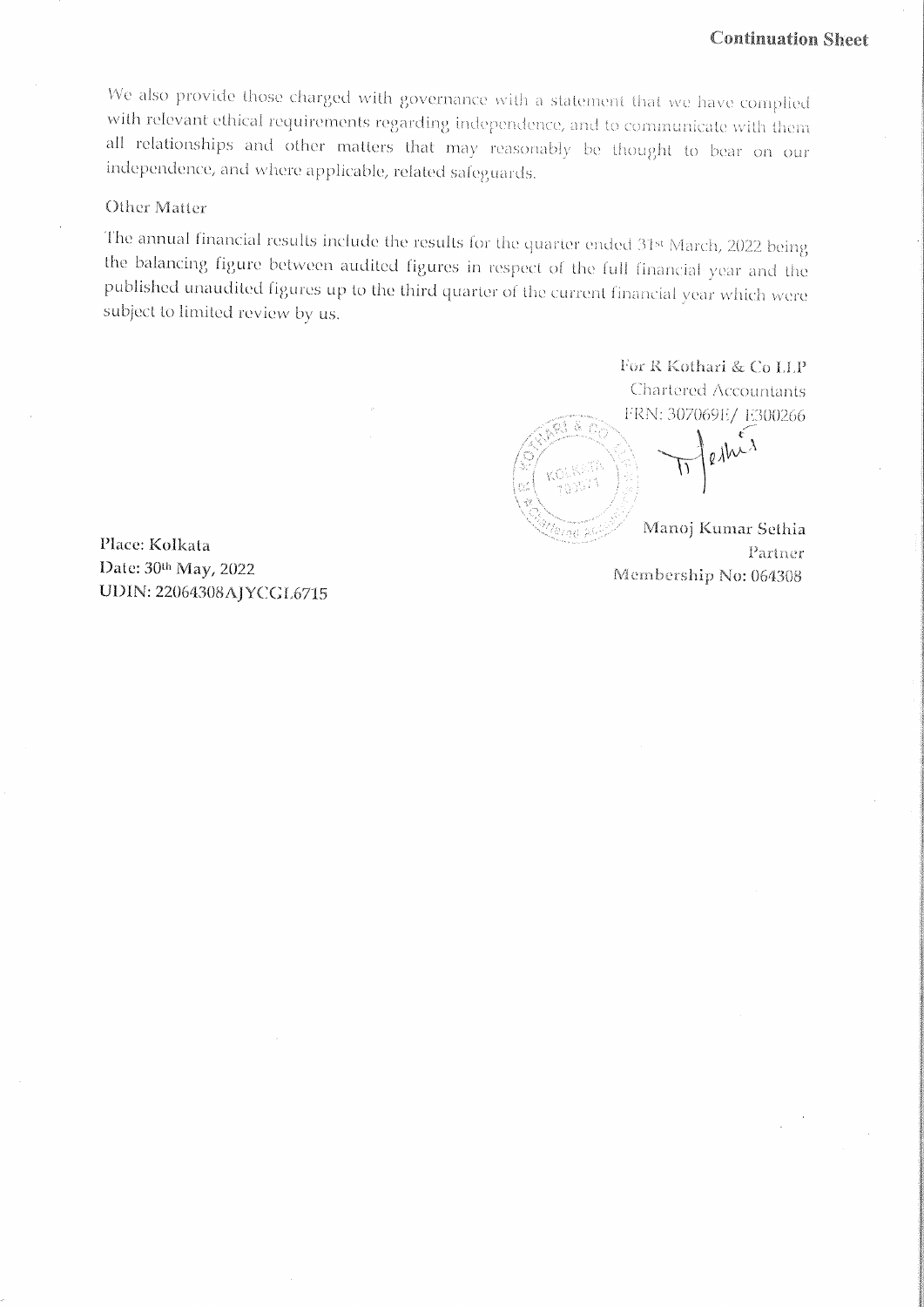## IMPEX FERRO TECH LIMITED

Registered Office : 35, Chittaranjan Avenue, Kolkata 700012

Contact- +91-33-40168000, Fax No: -+91-33-40168191 E-mail.ld-cs@impexferrotech.com

Website: www.impexferrotech.com

#### CIN- l27101 WB1995PlC071996

#### STATEMENT OF AUDITED FINANCIAL RESULTS FOR THE QUARTER AND YEAR ENDED 31ST MARCH, 2022

|                |                                                                                                                                       | Quarter Ended |           |             | Year Ended |            |
|----------------|---------------------------------------------------------------------------------------------------------------------------------------|---------------|-----------|-------------|------------|------------|
|                | Particulars                                                                                                                           | 31-Mar-22     | 31-Dec-21 | 31-Mar-21   | 31-Mar-22  | 31-Mar-21  |
|                |                                                                                                                                       | Audited       | Unaudited | Audited     | Audited    | Audited    |
| 1              | Revenue from Operations                                                                                                               | 10,978.95     | 9,447.07  | 3,901.66    | 29,847.17  | 10,004.71  |
| $\overline{2}$ | Other Income                                                                                                                          |               | 14.99     | 1,183.66    | 594.81     | 1,192.44   |
| 3              | Total Income (1+2)                                                                                                                    | 11,548.29     | 9,462.06  | 5,085.32    | 30,441.98  | 11,197.15  |
|                |                                                                                                                                       |               |           |             |            |            |
|                | 4 Expenses<br>(a) Cost of materials consumed                                                                                          | 5,465.96      | 5,370.15  | 3,248.16    | 17,379.16  | 8,240.55   |
|                | (b) Changes in inventories of finished goods and work-in-progress                                                                     | 434.66        | (167.04)  | (1, 126.70) | 381.93     | (2,082.49) |
|                | (c) Purchase of Traded Goods                                                                                                          | 454.87        | 266.09    | 1,113.63    | 1,176.98   | 2,688.20   |
|                | (d) Employee benefits expense                                                                                                         | 6.52          | 8.80      | 10.95       | 32.26      | 49.77      |
|                | (e) Finance Cost                                                                                                                      | 3.63          | 3.59      | 0.19        | 13.24      | 0.85       |
|                | (f) Depreciation and Amortization expenses                                                                                            | 162.81        | 165.50    | 161.71      | 656.62     | 650.72     |
|                | (g) Power cost                                                                                                                        | 3,272.29      | 2,945.69  | 467.01      | 8,060.39   | 1,114.92   |
|                | (h) Other expenses                                                                                                                    | 890.27        | 493.90    | 420.12      | 2,152.35   | 1,408.92   |
|                | <b>Total Expenses</b>                                                                                                                 | 10,691.01     | 9,086.68  | 4,295.07    | 29,852,93  | 12,071.44  |
| 5              | Profit / Loss from operations before exceptional items and tax (3-4)                                                                  | 857.28        | 375.38    | 790.25      | 589.05     | (874.29)   |
| 6              | <b>Exceptional items (Expense)</b>                                                                                                    | 2,265.26      |           |             | 2,265.26   |            |
|                | 7   Profit/(Loss) before tax (5-6)                                                                                                    | (1,407.98)    | 375.38    | 790.25      | (1,676.21) | (874.29)   |
| 8              | Tax Expense                                                                                                                           |               |           |             |            |            |
| 9              | Net Profit/(Loss) for the period (7-8)                                                                                                | (1,407.98)    | 375.38    | 790.25      | (1,676.21) | (874.29)   |
|                | 10 Other Comprehensive Income/(loss)                                                                                                  |               |           |             |            |            |
|                | A) (i) Items that will not be reclassified to profit or loss                                                                          | (23.62)       | 6.60      | (2.50)      | 32.59      | (10.00)    |
|                | (ii) Income tax relating to items that will not be reclassified to profit<br>B) (i) Items that will be reclassified to profit or loss |               |           |             |            |            |
|                | (ii) Income tax relating to items that will not be reclassified to profit<br>or loss                                                  |               |           |             |            |            |
|                | 11 Total Comprehensive Income / (Loss) for the period (9+10)                                                                          | (1,431.60)    | 381.98    | 787.75      | (1,643.62) | (884.29)   |
|                | 12 Paid-up equity share capital<br>(Face Value Rs.10 per share)                                                                       | 8,793.16      | 8,793.16  | 8,793.16    | 8,793.16   | 8,793.16   |
|                | 13 Earnings per share (Face Value of Rs 10 per share):<br>a) Basic ( In Rs )                                                          | (1.60)        | 0.43      | 0.90        | (1.91)     | (0.99)     |
|                | b) Diluted (In Rs.)                                                                                                                   | (1.60)        | 0.43      | 0.90        | (1.91)     | (0.99)     |



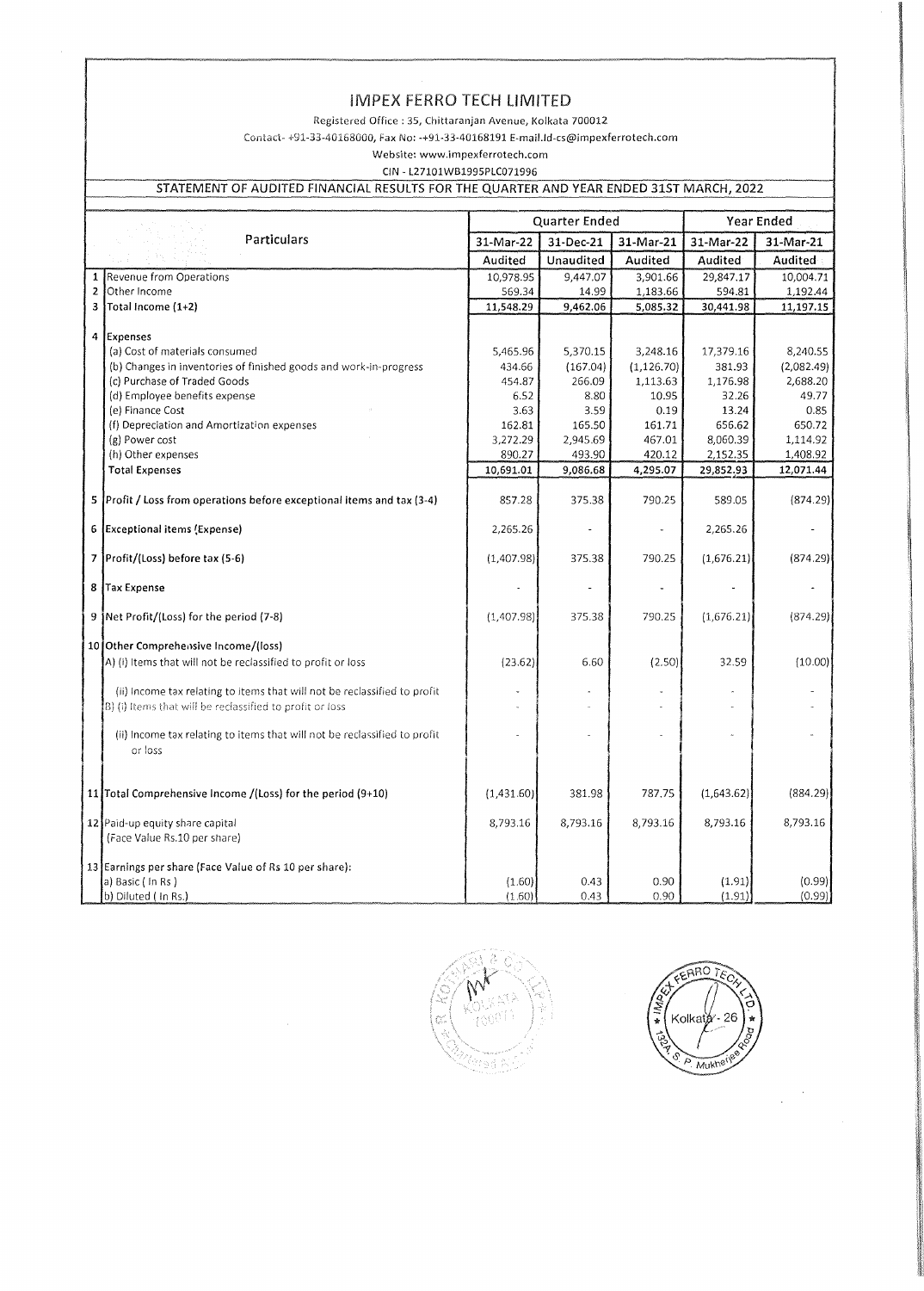#### Notes:

Piace: Kolkata

Deted: 30th day of May, 2022

- 1) The above results for the quarter and year ended 31st March, 2022 have been prepared in accordance with Indian Accounting Standard ( Ind AS) notified under section 133 of the companies Act 2013 read together with the Companies (Indian Accounting Standards) Rules, 2015 and have been reviewed by the Audit Committee and approved by the Board of Directors at its meeting held on 30th May\_ 2022.
- 2) The COVID-19 pandemic has adversely impacted the economy and business. Following relaxation in COVID pandemic related restrictions from time to time improved overall performance for the financial year ended on 31st March, 2022 and improvement in overall operating performance is likely to continue. Considering the current internal and external factors, the Company has made detailed assessment of its liquidity positions/ cash flows for the next one year and carrying amounts/ values of property, plant and equipment, intangible assets, trade receivables, inventories and other assets as at 31st March, 2022 and have concluded that there are no material adjustments required in financial results.
- 3) Various credit facilities availed from United Bank of India (UBI),Bank of Baroda (BOB) and State Bank of India (SBI) have been assigned in favour of Rare Asset Reconstruction Ltd under assignment agreement between UBI and Rare Asset Reconstruction Ltd executed on 29th June, 2019, between BOB and Rare Asset Reconstruction Ltd vide letter dated 18th August, 2020 and between SBI and Rare Asset Reconstruction Ltd vide letter dated 8th September,2021.

In view of pendirg finalization of the restructuring plan with Rare Asset Reconstruction Limited, the company has not provided accrued interest in its books as the account has been declared NPA by the respective banks. The amount of interest has been recogised in the books of account to the extent the amount charged/realised by the banks only. The amount of interest not so provided stands at Rs 1,248.37 Lacs and Rs. 4,910.44 Lacs for the quarter and year ended 31st March, 2022 and penal interest and charges thereof (amount remaining unascertained) has not been provided for. The unprovided liability in respect of interest till 31st March, 2022, amounted to Rs. 22,004.74 Lacs. The same have consequential impact on the reported figures of this quarter and year as well as earlier periods.

Pursuant to One Time Settlement (OTS) with respect of borrowings taken from Punjab National Bank (Bank), the company has to pay 1,500 lakhs against outstanding dues. The company has paid Rs. 1,247.63 lakhs till 31st March 2022 and balance of Rs. 252.37 lakhs has been paid post balance sheet date by 4th May, 2022. Delayed period interest charges (DPIC) may arise in line with OTS sanction letter which is uncertain and consequent effect of same may arise in profit & Loss account and other current liability.

- 4) The company has incurred loss of Rs. 1,407.98 Lacs and loss of Rs. 1,676.21 lacs for quarter and year ended 31st March, 2022 respectively. The accumulated loss as on 31st March, 2022 is Rs. 38,660.68 Lacs which is in excess of the entire net worth of the company. With the substantial improvement in raw material availability, improvement in market scenario with notification of Minimum Import Price on steel, it is expected that the overall financial health would improve considerably. Considering the above developments and favourable impact thereof on the Company's operations and financials, the company has prepared the financial results on the basis of Going Concern assumption.
- 5) As per High Couri: Ord'er dated 8th Catober, 2021 by the Honourable High Court, Kolkata, an amount of Rs. 5,161.21 lakhs is payable to Damedar Valley Corporation (DVC) towards non-payment of electricity charges for the period prior to February, 2016. However, the nompany was provided liability of R\$.2,895.95 lakiis for the aforest id period and accordingly differential liability of Rs. 2,265.26 lal.hs has been provided for as expenses and the same has *been disclosed as Exceptional Items during the current Keancial year 2021-72.*
- $\zeta_1$ . A tire-has occurred in the Captive Power Plant on 6th September.2017 damaging turbine,alternator, etc. An amount of Rs, 424.53 jakhs has been rcaeived from the insurance company during the financial year 2020-21 as full and final settlement against amount of claim filed for Rr 560.09 lekiss and the same is adjusted with the book value of related fixed assets . However the company has demanded for balance amount of claim and necastary accounting adjustment of the same will be made once it is received.
- 7) The balance of "Trade Receivables", "Trade Payables", "Advances from Customers", "Advances Recoverable in cash or Kind" and Anyance to Suppliers and Other Partics" includes balances remaining outstanding for a substancial period. The balances are subject to confirmations and reconditations. The Balance with revenue authorities are subject to final assesment order and/or submission of returns. The reported financials might have conrequential **i.l.ptHr:t t111r:e** :he~:,:n~il r,ldtior~ **ore 1\:'':i!?VPd and re(or1c:liation if any is n1ar!e.**
- S) Other Expenses includes Sur.dry balances written off announting to Rs. 279.40 Lakhs.
- 9) The figures of the last quarter for the current and previous year are the balancing figures between the audited figures for full financial year and the published vect to date figures unto Cecember'21 of the respective year.
- 10) As the company's business activity falls within a single significant primary segment i.e. "Ferro Alloys", no separate segment information is disclosed
- 11) Figures for the previous period/year have been regrouped and /or reclassified to confirm to the classification of current period/year vine/ever necessary.

[Pred Af

Subham Bhagat *(bharn*)

Oirentor

ERRO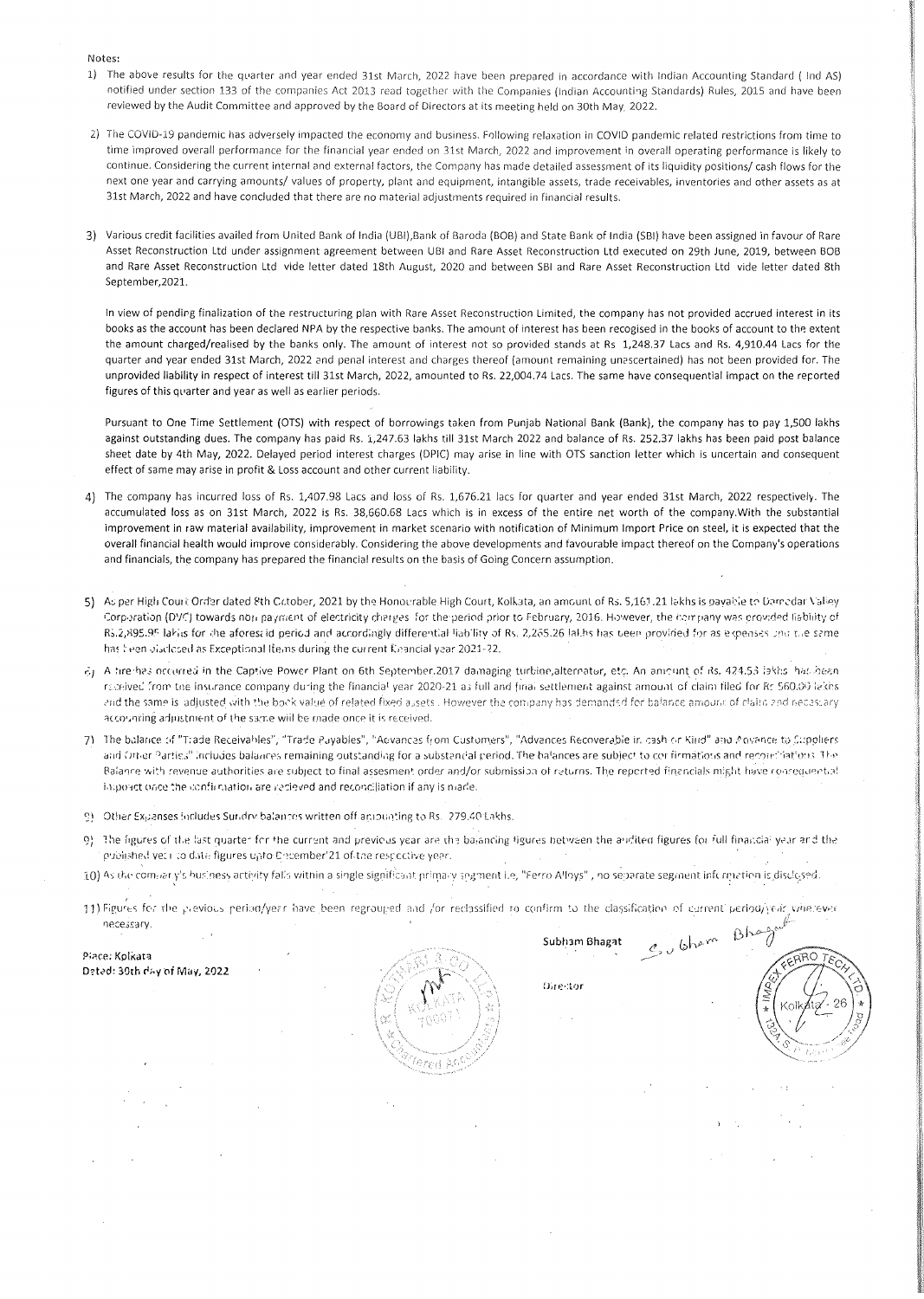#### IMPEX FERRO TECH LIMITED BALANCE SHEET AS AT 31st March, 2022

( Rs./Lakhs)

|              | <b>PARTICULARS</b>                               | As At 31st March, 2022 | As At 31st March, 2021 |
|--------------|--------------------------------------------------|------------------------|------------------------|
|              |                                                  | Audited                | Audited                |
| I            | <b>ASSETS</b>                                    |                        |                        |
|              | (1) NON-CURRENT ASSETS                           |                        |                        |
|              | (a) Property, Plant & Equipment                  | 15,167.67              | 15,592.79              |
|              | (b) Intangible Assets                            | 1.35                   | 1.35                   |
|              | (c) Financial Assets                             |                        |                        |
|              | (i) Other Financial Assets                       | 1,855.80               | 9.53                   |
|              | (d) Other Non-Current Assets                     | 24.34                  | 23.90                  |
|              | <b>Total Non-Current Assets</b>                  | 17,049.16              | 15,627.57              |
|              | (2) CURRENT ASSETS                               |                        |                        |
|              | (a) Inventories                                  | 5,334.44               | 8,594.88               |
|              | (b) Financial Assets                             |                        |                        |
|              | (i) Trade Receivables                            | 402.87                 | 512.53                 |
|              | (ii) Cash And Cash Equivalents                   | 378.67                 | 12.37                  |
|              | (iii) Balances with Bank (Other than (ii) above) | 13.44                  | 12.00                  |
|              | (iv) Other Financial Assets                      | 27.74                  |                        |
|              | (c) Current Tax Assets (Net)                     | 267.95                 | 267.95                 |
|              | (d) Other Current Assets                         | 1,661.82               | 1,184.07               |
|              | <b>Total Current Assets</b>                      | 8,086.93               | 10,583.80              |
|              |                                                  |                        |                        |
|              | <b>Total Assets</b>                              | 25,136.09              | 26,211.37              |
| $\mathbf{I}$ | <b>EQUITY AND LIABILITIES</b>                    |                        |                        |
|              | Equity                                           |                        |                        |
|              | <b>Equity Share Capital</b>                      | 8,793.16               | 8,793.16               |
|              | Other Equity                                     | (33, 251.70)           | (31, 608.10)           |
|              |                                                  |                        |                        |
|              | <b>Total Equity</b>                              | (24, 458.54)           | (22,814.94)            |
|              | Liabilities                                      |                        |                        |
|              | (1) Non-Current Liabilities                      |                        |                        |
|              | (a)Financial Liabilities                         |                        |                        |
|              | (i) Borrowings                                   | 27,323.42              | 8,331.15               |
|              | (b) Deferred Government Grant                    | 100.19                 | 110.20                 |
|              | (c) Deferred Tax Liabilities/(Assets)            |                        |                        |
|              | (d) Provisions                                   | 22.65                  |                        |
|              | <b>Total Non-Current Liabilities</b>             | 27,446.26              | 8,441.35               |
|              | (2) CURRENT LIABILITIES                          |                        |                        |
|              | (a)Financial Liabilities                         |                        |                        |
|              | (i) Borrowings                                   | 1,693.72               | 22,388.63              |
|              | (ii) Trade Payables                              |                        |                        |
|              | -Due to Micro and Small Enterprises              |                        |                        |
|              | -Other than Micro and Small Enterprises          | 13,131.04              | 13,093.64              |
|              | (iii) Other Financial Liabilities                | 16.05                  | 16.05                  |
|              | (b) Other Current Liabilities                    | 6,410.22               | 4,791.36               |
|              | (c) Provisions                                   | 897.34                 | 295.28                 |
|              | <b>Total Current Liabilities</b>                 | 22,148.37              | 40,584.96              |
|              | <b>Total Equity &amp; Liabilities</b>            | 25,136.09              | 26,211.37              |
|              |                                                  |                        |                        |
|              |                                                  |                        |                        |

J,



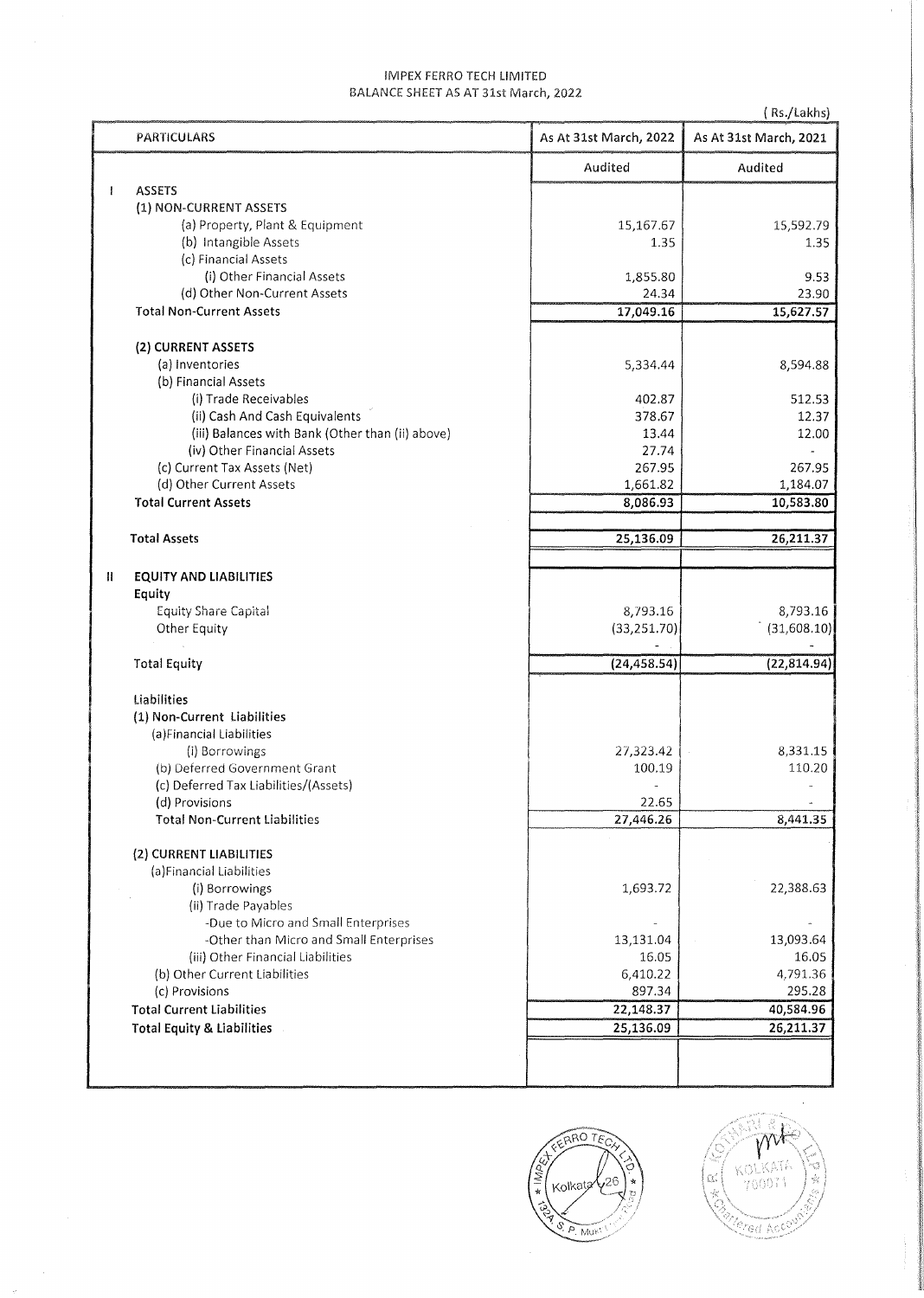#### CASH FLOW STATEMENT FOR THE YEAR ENDED 31ST MARCH, 2022

|     |                                                           |            |                                |            | (Rs. In Lacs)                  |
|-----|-----------------------------------------------------------|------------|--------------------------------|------------|--------------------------------|
|     |                                                           |            | For the Year ended March, 2022 |            | For the Year ended March, 2021 |
| IA. | CASH FLOW FROM OPERATING ACTIVITIES                       |            |                                |            |                                |
|     | Net Profit Before Tax & Extra-Ordinary Items              |            | (1,676.21)                     |            | (874.29)                       |
|     | Adjustments for:                                          |            |                                |            |                                |
|     | Depreciation                                              | 656.62     |                                | 650.72     |                                |
|     | Finance costs                                             | 13.24      |                                | 0.85       |                                |
|     | Amortisation of Government Grant                          | (10.02)    |                                | (10.02)    |                                |
|     | Provision/(Reversal) for supplement payment on retirement | 32.59      |                                | (10.00)    |                                |
|     | Adjustment with reserve & Surplus (Previous Year Error)   |            |                                | (32.81)    |                                |
|     | Foreign Exchange Fluctuation Loss/(Gain)                  |            |                                |            |                                |
|     |                                                           |            | 692.43                         |            | 598.74                         |
|     | Operating Profit before Working Capital Changes           |            | (983.78)                       |            | (275.55)                       |
|     | Adjustments for:                                          |            |                                |            |                                |
|     | (Increase)/Decrease in Inventories                        | 3,260.44   |                                | (2,356.98) |                                |
|     | (Increase)/Decrease in Trade Receivables                  | 109.65     |                                | 584.12     |                                |
|     | (Increase)/Decrease in Other Non Current Financial Assets | (28.19)    |                                | 8.79       |                                |
|     | (Increase)/Decrease in Other Current Assets               | (477.75)   |                                | (398.83)   |                                |
|     | Increase/(Decrease) in Trade Payables                     | 37.40      |                                | (945.17)   |                                |
|     | Increase/(Decrease) in Other Liabilities                  | 2.243.57   |                                | 3,935.93   |                                |
|     |                                                           |            | 5,145.12                       |            | 827.86                         |
|     | Cash generated from operations                            |            | 4,161.34                       |            | 552.31                         |
|     | Direct Tax Paid                                           |            |                                |            |                                |
|     | Foreign Exchange Fluctuation Loss/(Gain)                  |            |                                |            |                                |
|     | <b>Net Cash from Operating Activities</b>                 |            | 4,161.34                       |            | 552.31                         |
| lв. | CASH FLOW FROM INVESTING ACTIVITIES                       |            |                                |            |                                |
|     | Purchase of property, plant and equipment                 | (231.50)   |                                | (498.45)   |                                |
|     | Deposits (Maturity of 3 months or more)                   | (1,847.70) |                                | 424.53     |                                |
|     | Net Cash used in Investing Activities                     |            | (2,079.20)                     |            | (73.92)                        |
| c.  | CASH FLOW FROM FINANCING ACTIVITIES                       |            |                                |            |                                |
|     | Increase/(Decrease) in Current & Non Current Borrowings   | (1,702.60) |                                | (480.63)   |                                |
|     | <b>Finance Costs</b>                                      | (13.24)    |                                | (0.85)     |                                |
|     | <b>Net Cash from Financing Activities</b>                 |            | (1,715.84)                     |            | (481.48)                       |
|     | Net Increase/(Decrease) in Cash & Cash Equivalents        |            | 366.30                         |            | (3.09)                         |
|     | Cash & Cash Equivalents at the beginning of the year      |            | 12.37                          |            | 15.46                          |
|     | Cash & Cash Equivalents at the end of the year            |            | 378.67                         |            | 12.37                          |



 $\bar{\beta}$ 

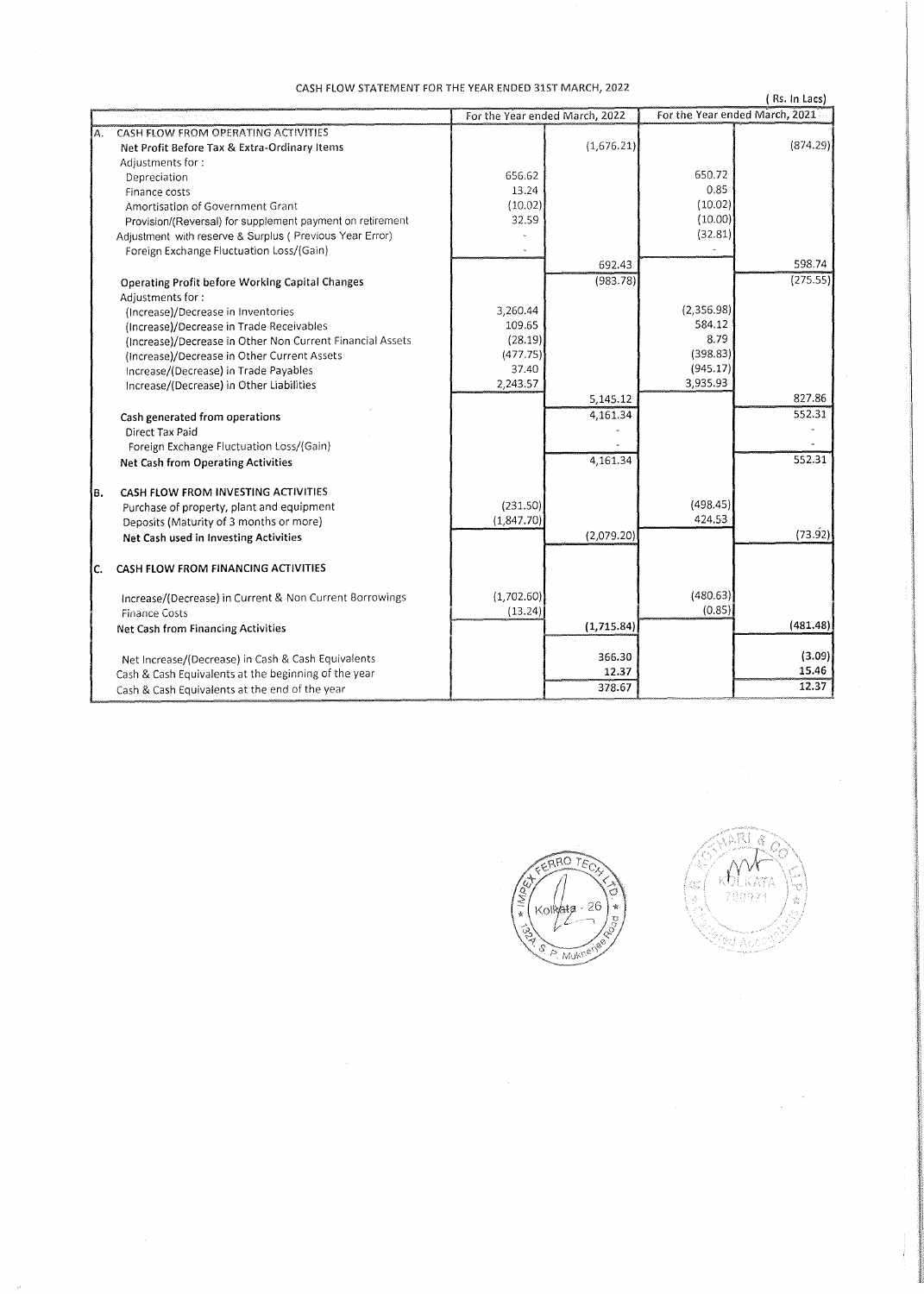

Corporate & Communication Office :  $S$ 132A, S.P. Mukherjee Road, Kolkata - 700 026 Telephone: +91 33 4016 8000/8100, Fax: +91 33 4016 8107 f: .. mnH info@2irnpexferrotech.corn Web : www.impexferrotech.com

Works:

Kadavita Dendua Road, P.O. Kalyaneshwari. P.S. Kulti. Dist.: Burdwan, Pin - 713 369 West Bengal Ph: (0341) 2522 248 (3 lines) Fax: (0341) 2522 961

## ANNEXURE I

## Statement on Impact of Audit Qualifications (for audit report with modified opinion) submitted along-with Annual Audited Financial Results

| Statement on Impact on Audit Qualifications for the Financial Year ended<br>31st March, 2022 |                                                                           |                                                                        |                                                                                                                    |                                                                                                                        |  |
|----------------------------------------------------------------------------------------------|---------------------------------------------------------------------------|------------------------------------------------------------------------|--------------------------------------------------------------------------------------------------------------------|------------------------------------------------------------------------------------------------------------------------|--|
|                                                                                              | [See Regulation 33 / 52 of the SEBI (LODR) (Amendment) Regulations, 2016] |                                                                        |                                                                                                                    |                                                                                                                        |  |
| I.                                                                                           | Sl. No.                                                                   | <b>Particulars</b>                                                     | <b>Audited Figures</b><br>(as reported<br>before adjusting<br>for<br>qualifications)<br>$(3\overline{5})$ in Lacs) | <b>Adjusted Figures</b><br>(audited figures<br>after<br>adjusting for<br>qualifications)<br>( <i><b>Tin Lacs</b></i> ) |  |
|                                                                                              | 1.                                                                        | Turnover / Total income                                                | 29,847.17                                                                                                          | 29,847.17                                                                                                              |  |
|                                                                                              | 2.                                                                        | Total Expenditure                                                      | 29,852.93                                                                                                          | 34,763.37                                                                                                              |  |
|                                                                                              | 3.                                                                        | Net Profit/(Loss)                                                      | (1,676.21)                                                                                                         | (6,586.65)                                                                                                             |  |
|                                                                                              | 4.                                                                        | <b>Earnings Per Share</b>                                              | (1.91)                                                                                                             | (7.49)                                                                                                                 |  |
|                                                                                              | 5.                                                                        | <b>Total Assets</b>                                                    | 25,136.09                                                                                                          | 25,136.09                                                                                                              |  |
|                                                                                              | 6.                                                                        | <b>Total Liabilities</b>                                               | 49,594.63                                                                                                          | 71,599.37                                                                                                              |  |
|                                                                                              | 7.                                                                        | Net Worth                                                              | (24, 458.54)                                                                                                       | (46, 463.28)                                                                                                           |  |
|                                                                                              | 8.                                                                        | Any other financial item(s) (as felt<br>appropriate by the management) |                                                                                                                    |                                                                                                                        |  |
| $\mathbf{I}$                                                                                 | Audit Qualification (each audit qualification separately):                |                                                                        |                                                                                                                    |                                                                                                                        |  |

## a. Details of Audit Qualification:

## *1) Basis of Qualified Opinion*

i. *vVe draw your attention to Note No.* 3 *of the accompanying Financial Statements regarding non provision of interest expense on the borrowings of the company amounting to Rs. 1,248.37 lakhs for the quarter ended 3151 March,* 2022 *and Rs. 4,910.44 lakhs for the year ended* 31 <sup>51</sup>*March,* 2022 *[Cumulative Non Provisioning of Rs. 22,004.74 lakhs till 31.03.2022) and penal interest and charges thereof (amount remaining unascertained) which is not in accordance with the requirements of Ind AS 23: Borrowing*  Costs read with Ind AS 109: Financial Instruments. Further, In view of pending finalization of the *restructuring plan with Rare Asset Reconstruction Limited, the financial impact if any pursuant to assignment agreement remain unascertained and not been provided for in the financial results which might have consequential impact on tile reported figures of this quarter and year as well as earlier periods.* 



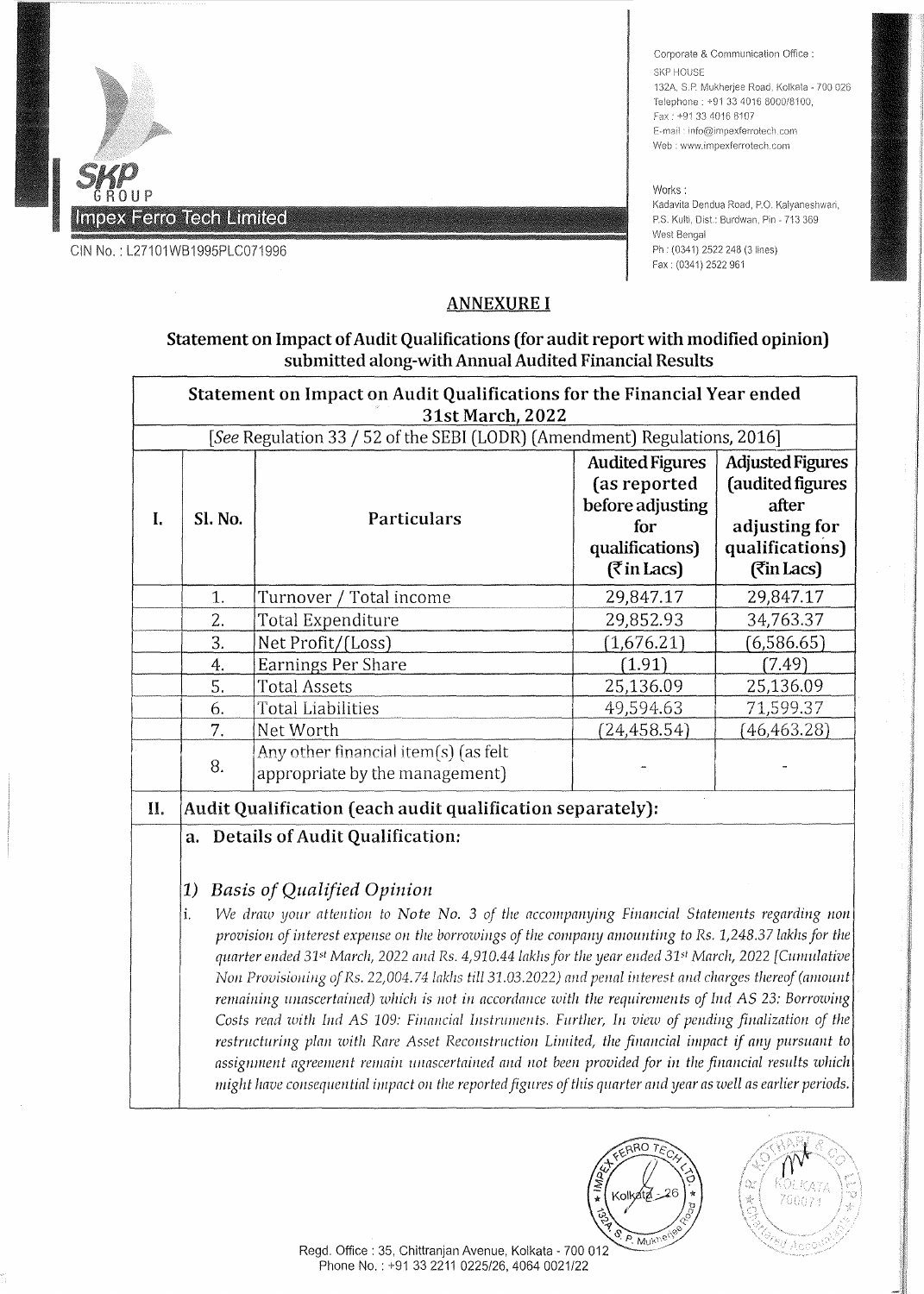

Corporate & Communication Office . SKP HOUSE 132A, S.P. Mukherjee Road, Kolkata - 700 026 Telephone. +91 33 4016 800018100, +91 33 4016 8107 E-mail : info@impexferrotech.com Web: www.impexferrotech.com

Works:

 $\overline{\phantom{a}}$ 

Kadavita Dendua Road, P.O. Kalyaneshwari. P.S. Kulti, Dist.: Burdwan, Pin - 713 369 West Bengal Ph: (0341) 2522 248 (31ines) Fax . (0341) 2522 961

|    | Had the aforesaid interest expense been recognized, the finance cost for the quarter ended 31 <sup>st</sup> March,                                                                                                  |
|----|---------------------------------------------------------------------------------------------------------------------------------------------------------------------------------------------------------------------|
|    | 2022 would have been Rs.1,252.00 lakhs instead of Rs. 3.63 lakhs and finance cost for the year ended 31st                                                                                                           |
|    | March, 2022 would have been Rs. 4,923.68 lakhs instead of reported amount of Rs.13.24 lakhs. The total                                                                                                              |
|    | expenses for the quarter and year ended 31 <sup>st</sup> March, 2022 would have been Rs. 14,204.64 lakhs and Rs.                                                                                                    |
|    | 37,028.63 lakhs instead of Rs. 12,956.27 lakhs and Rs. 32,118.19 lakhs respectively. The Net Profit/                                                                                                                |
|    | (Loss) after tax for the quarter and year ended 31 <sup>st</sup> March, 2022 would have been Rs. (2,656.35 lakhs) and                                                                                               |
|    | (Rs. 6,586.65 lakhs) instead of (Rs. 1,407.98 lakhs) and (Rs. 1,676.21 lakhs) respectively. Total<br>comprehensive Profit / (Loss) for the quarter and year ended 31 <sup>st</sup> March, 2022 would have been (Rs. |
|    | 2,679.97 lakhs) and (Rs. 6,554.06 lakhs) instead of reported amount of Rs. (1,431.60 lakhs) and (Rs.                                                                                                                |
|    | 1,643.62 lakhs) respectively. Other equity as on 31 <sup>st</sup> March, 2022 would have been Rs. (55,256.44 lakhs)                                                                                                 |
|    | instead of reported amount of Rs. (33251.70 lakhs) and current financial Liability as on 31st March, 2022                                                                                                           |
|    | would have been Rs. 22,020.79 lakhs instead of reported amount of Rs. 16.05 lakhs.                                                                                                                                  |
|    |                                                                                                                                                                                                                     |
|    | 2) Qualified Opinion                                                                                                                                                                                                |
|    | In our opinion and to the best of our information and according to the explanation                                                                                                                                  |
|    | given to us, except for the matter as described in the Basis of Qualified Opinion                                                                                                                                   |
|    | paragraph above, these year to date results:                                                                                                                                                                        |
|    |                                                                                                                                                                                                                     |
|    | a. are presented in accordance with the requirements of Regulation 33 of the SEBI                                                                                                                                   |
|    | (Listing Obligations & Disclosure Requirements) Regulations, 2015 as modified by                                                                                                                                    |
|    | the Circular No. CIR/CFD/FAC/62/2016 dated July 05, 2016                                                                                                                                                            |
|    | b. give true and fair view of the financial performance including other comprehensive                                                                                                                               |
|    | income and other financial information for the year ended 31st March, 2020 in                                                                                                                                       |
|    | accordance with the accounting principles generally accepted in India.                                                                                                                                              |
|    |                                                                                                                                                                                                                     |
|    |                                                                                                                                                                                                                     |
|    | b. Type of Audit Qualification : Qualified Opinion / Disclaimer of Opinion /<br>Adverse Opinion                                                                                                                     |
|    |                                                                                                                                                                                                                     |
| C, | Frequency of qualification: Whether appeared first time-/ repetitive / since-                                                                                                                                       |
|    | how long continuing                                                                                                                                                                                                 |
|    |                                                                                                                                                                                                                     |





 $\sim$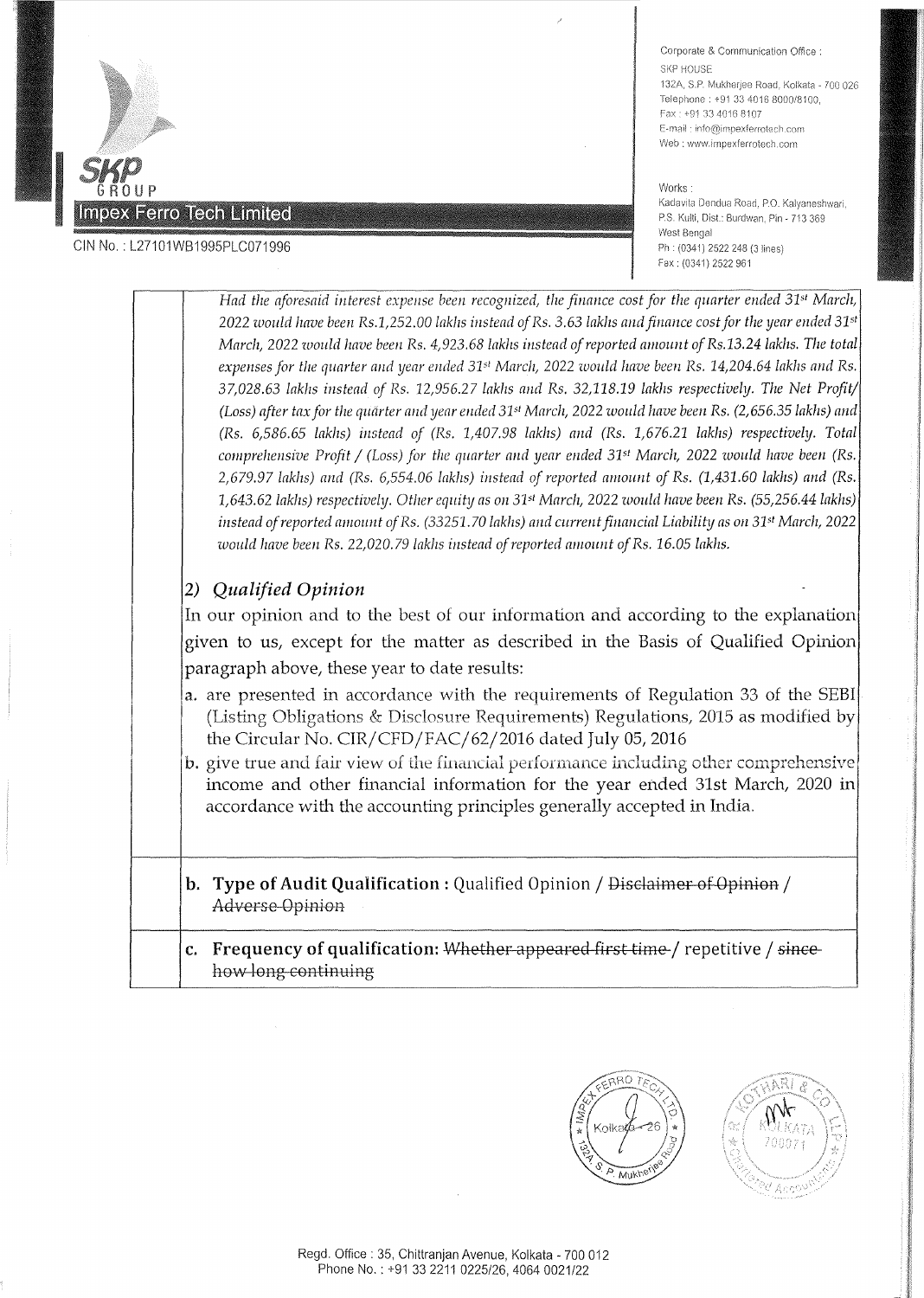

Corporate & Communication Office : SKP HOUSE 132A, S.P. Mukherjee Road, Kolkata - 700 026 Telephone: +91 33 4016 8000/8100, Fax: +91 33 4016 8107<br>E-mail: info@impexferrotech.com Web : www.impexferrotech.com

Works:

Kadavita Dendua Road. P.O. Ka!yaneshwari. P.S. Kulti, Dist.: Burdwan, Pin - 713 369 West Bengal Ph (0341) 2522 248 (3 lines) Fax. (0341) 2522 961

# d. For Audit Qualification(s) where the impact is quantified by the auditor, Management's Views:

The lenders have stopped charging interest on debts, since the dues from the Company have been categorized as Non- Performing Asset. The Company is in active discussion/negotiation with its lenders to restructure its debts at a sustainable level including waiver of unpaid interest. In view of the above, pending finalization of the restructuring plan, the Company has stopped providing interest accrued and unpaid effective 1st April, 2016 in its books. The amount of such accrued and unpaid interest not provided for stands at  $\bar{\tau}$  4,910.44 Lacs for the year ended 31st March, 2022 and accordingly the same has not been considered for compilation of Results for the year ended 31st March, 2022.

e. For Audit Qualification(s) where the impact is not quantified by the auditor:

i. Management's estimation on the impact of audit qualification: NA

ii. If management is unable to estimate the impact, reasons for the same:  $\textsf{NA}$ 

iii. Auditors' Comments on (i) or (ii) above: NA